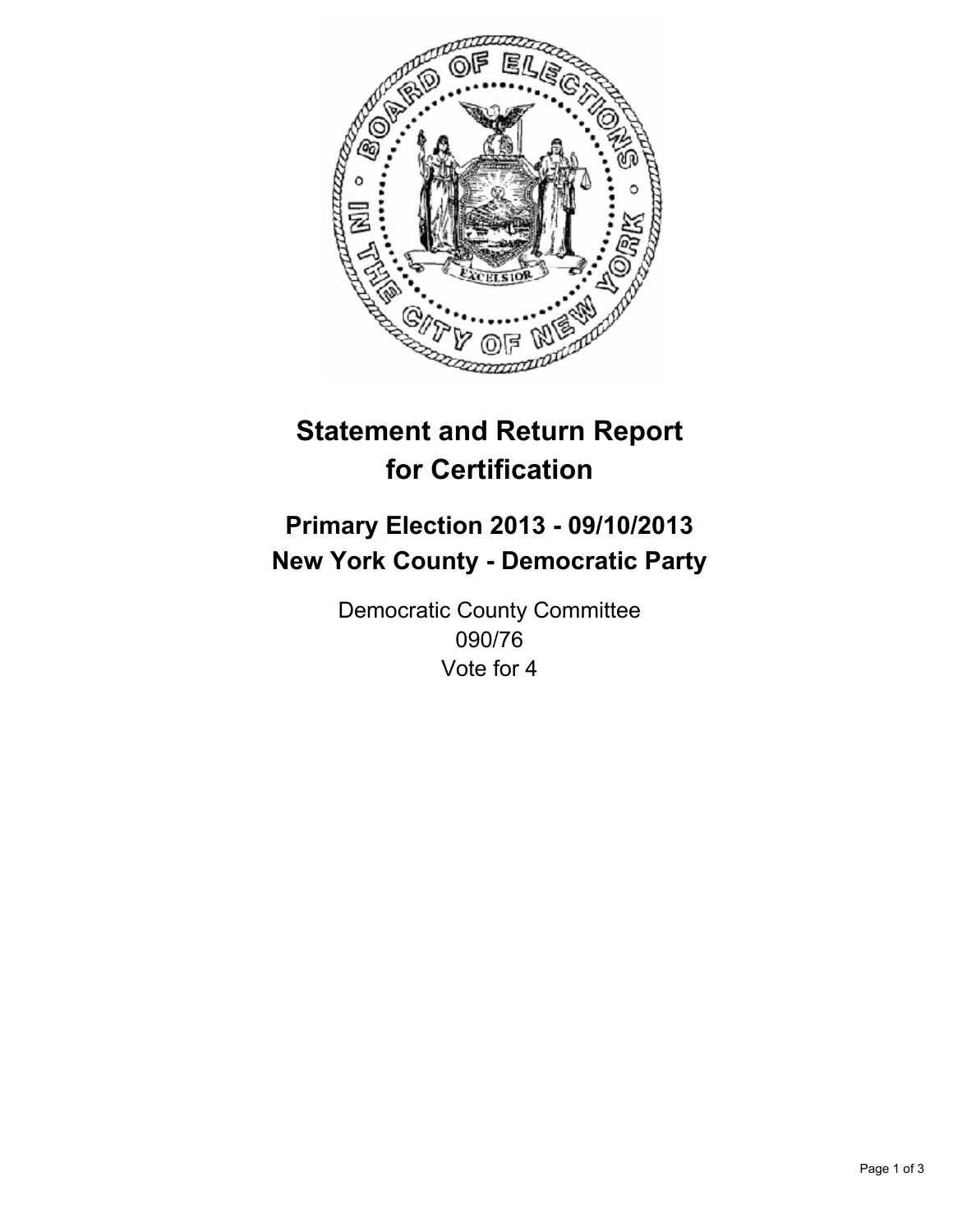

### **Assembly District 76**

| <b>EMERGENCY</b>          | $\Omega$ |
|---------------------------|----------|
| ABSENTEE/MILITARY         | 2        |
| <b>FEDERAL</b>            | 0        |
| SPECIAL PRESIDENTIAL      | 0        |
| <b>AFFIDAVIT</b>          | 0        |
| <b>TADEUSZ SUDOL</b>      | 64       |
| <b>WENDY L. HERSH</b>     | 81       |
| <b>MERCEDES LUGO</b>      | 72       |
| <b>JUDITH BERDY</b>       | 74       |
| <b>ISABEL PENA-ALFARO</b> | 36       |
| <b>Total Votes</b>        | 327      |